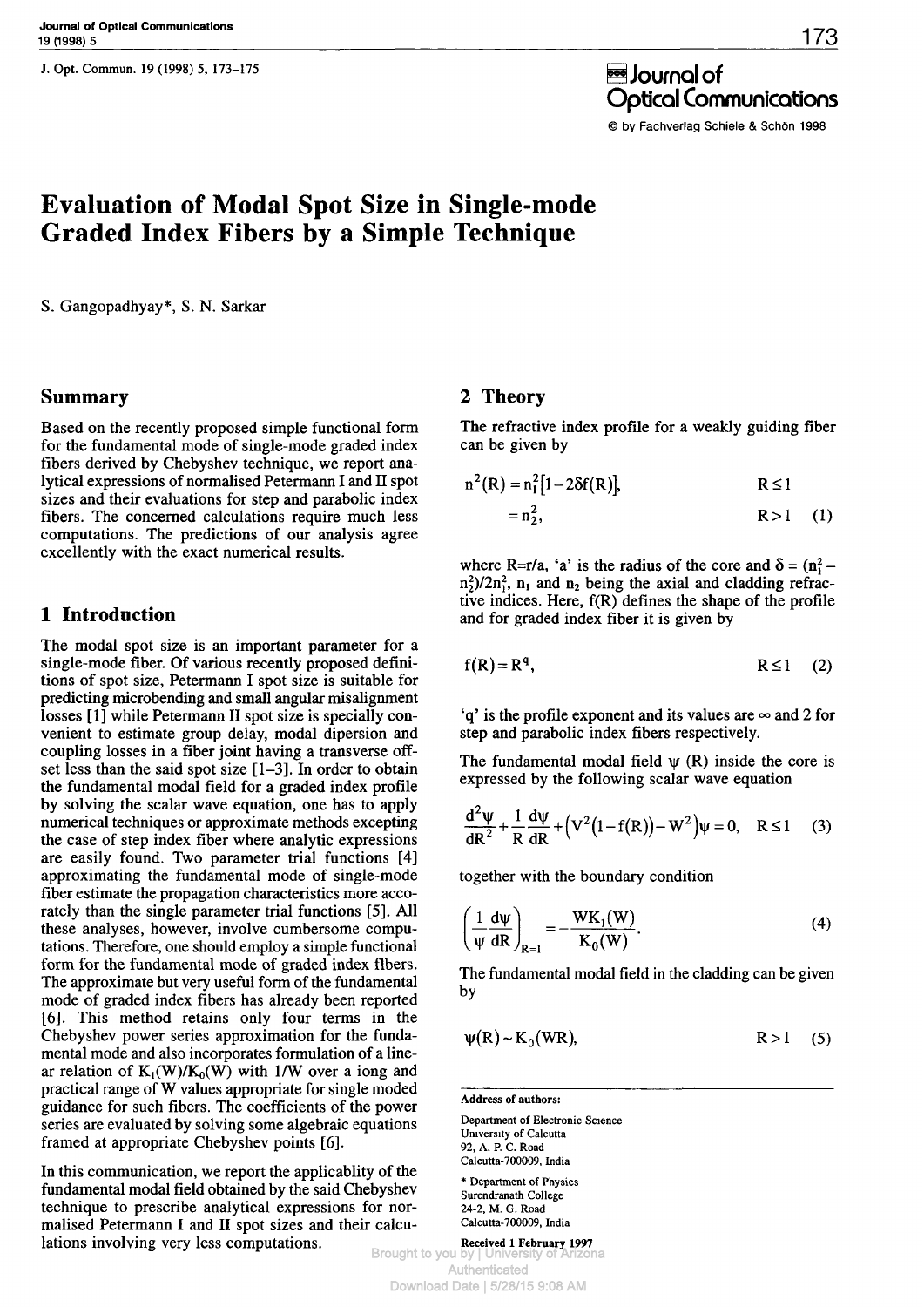We have elucidated in the appendix how one can obtain the fundamental modal field  $\psi$  (R) by the simple method involving Chebyshev technique and the formulated linear relationship of  $K_1(W)/K_0(W)$  with 1/W over a long and practical values of W appropriate for single-moded guidance in such fibers [6].

The normalised Petermann I spot size,  $w_e$  is defined as [1]

$$
w_e^2 = 2 \frac{\int_0^\infty \psi^2(R) R^3 dR}{\int_0^\infty \psi^2(R) R dR}.
$$
 (6)

Employing the expression of  $\psi(R)$  given by (A8) in the Appendix, we obtain from (6) [7, 8]

$$
w_e^2 = 2 \frac{3(T_1 + T_2) + 2T_3[(0.5 + 1/W_c^2)T_6^2 - 0.5 + T_6/W_c]}{3[T_4 + 2T_5 + T_3(T_6^2 - 1)]}
$$
(7)

where  $W_c$  is the value of W evaluated by the present Chebyshev method and

$$
T_1 = 1/2 + A_2^2/4 + A_4^2/6 + A_6^2/8
$$
  
\n
$$
T_2 = 2(A_2/3 + A_4/4 + A_6/5 + A_2A_6/6 + A_4A_6/7)
$$
  
\n
$$
+ A_2A_4/5 + A_2A_6/6 + A_4A_6/7
$$
  
\n
$$
T_3 = (1 + A_2 + A_4 + A_6)^2
$$
  
\n
$$
T_4 = 1 + A_2^2/3 + A_4^2/5 + A_6^2/7
$$
  
\n
$$
T_5 = A_2/2 + A_4/3 + A_6/4 + A_2A_4/4 + A_2A_6/6
$$
  
\n
$$
T_6 = 1.034623 + 0.3890323/ W_c.
$$
 (8)

Again, the normalised Petermann II spot size,  $w_d$  is expressed as [1]

$$
w_d^2 = 2 \frac{\int_0^\infty \psi^2(R)R \, dR}{\int_0^\infty \left[\psi'(R)\right]^2 R \, dR}
$$
\n(9)

Using the analytic expression for fundamental modal field  $\psi(R)$  given by (A8) in (9) we get [7, 8]

$$
w_d^2 = 2 \frac{T_4 + 2T_5 + T_3(T_6^2 - 1)}{4T_7 + T_3(W_c^2 + 2W_cT_6 - W_c^2T_6^2)}
$$
(10)

where

$$
T_7 = A_2^2/2 + A_4^2 + 3A_6^2/2 + 4A_2A_4/3
$$
  
+3A<sub>2</sub>A<sub>6</sub>/2 + 12A<sub>4</sub>A<sub>6</sub>/5. (11)

# **3 Results and discussions**

In order to verify the validity of our analytic formulations for normalised Petermann I and II spot sizes for single-mode region, we compare our results with the ana-Brought to you by | Univers



Fig. 1: Variation of normalised Petermann I and II spot sizes we and  $w_d$ , respectively, with effective normalised frequency  $V_e = 2.405(V/V_c)$ for single-mode parabolic index fiber (x our theoretical results based on Chebyshev technique; — exact numerical results [1].)

lytical results in case of step index fiber and also with the available exact numerical results for parabolic index fibers. In Table 1, we present the values of w<sub>e</sub> obtained by our technique along with the available exact results for a step index fiber. It is found that for  $V = 1.6$  the error maximum with a value of 0.41% while for  $V \ge$ 2.0 the values found by our method match identically with the exact ones. In Table 2, we also present our values of  $w_d$  together with the exact values [1] for a step index fiber. It is seen that maximum and minimum errors in our predictions for  $w_d$  are 0.44% and 0.09% respectively corresponing to respective V values of 1.8 and 2.4. In Fig. 1, we present the variation of normalised Petermann I and II spot sizes with effective normalised frequency  $V_e$  for a parabolic index fiber where  $V_e = 2.405$  (V/V<sub>c</sub>), V<sub>c</sub> being the corresponding cutoff value. Further, in this figure our values and the exact numerical ones [1] are represented by crosses and solid lines respectively. It is found that the agreement between crosses and solid lines is excellent. Therefore, our simple formulations estimate the fundamental modal spot sizes excellently both for step and parabolic index fibers.

Table 1: Values of normalised Petermann I spot size  $w_{\epsilon}$  for singlemode step index fiber.

| v                | $w_e$ (Found) | $w_e$ (Exact) [1] | Error |
|------------------|---------------|-------------------|-------|
| 1.4              | 2.189         | 2.184             | 0.23% |
| 1.6              | 1.715         | 1.722             | 0.41% |
| 1.8              | 1.453         | 1.454             | 0.07% |
| 2.0              | 1.291         | 1.291             | 0.0%  |
| $\overline{2.2}$ | 1.181         | 1.181             | 0.0%  |
| 2.4              | 1.103         | 1.103             | 0.0%  |

Authenticated Download Date | 5/28/15 9:08 AM